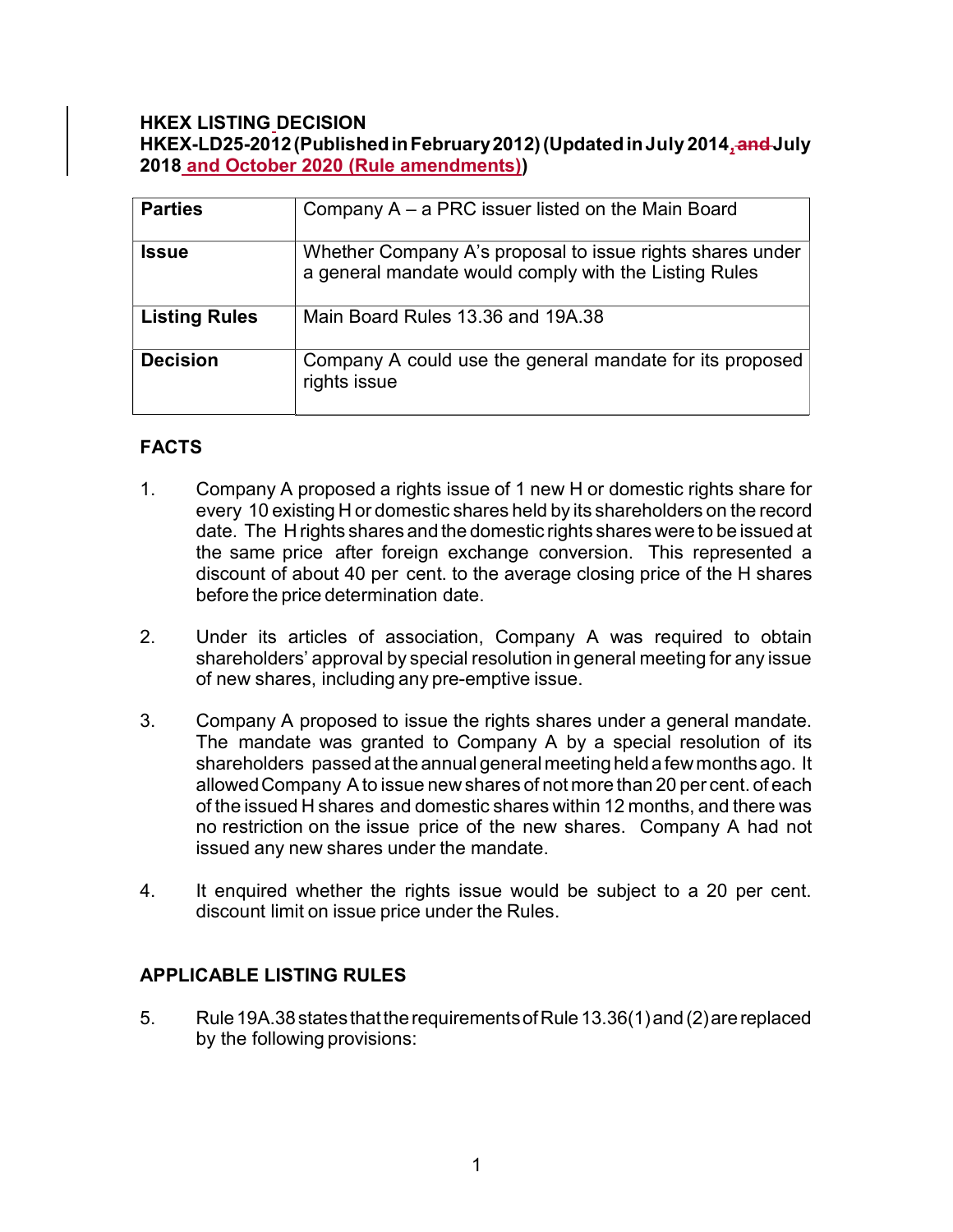- "13.36 $(1)$  (a) Except in the circumstances mentioned in rule 13.36 $(2)$ , the directors of the PRC issuer shall obtain the approval by a special resolution of shareholders in general meeting, and the approvals by special resolutions of holders of domestic shares and overseas listed foreign shares (and, if applicable, H shares) (each being otherwise entitled to vote at general meetings) at separate class meetings conducted in accordance with the PRC issuer's articles of association, prior to authorising, allotting, issuing or granting:—
	- (i) shares;
	- (ii) securities convertible into shares; or
	- (iii) options, warrants or similar rights to subscribe for any shares or such convertible securities.
	- Note: Importance is attached to the principle that a shareholder should be able to protect his proportion of the total equity by having the opportunity to subscribe for any new issue of equity securities. Accordingly, unless shareholders otherwise permit, all issues of equity securities by the PRC issuer must be offered to the existing shareholders (and, where appropriate, to holders of other equity securities of the PRC issuer entitled to be offered them) pro rata to their existing holdings, and only to the extent that the securities offered are not taken up by such persons may they be allotted or issued to other persons or otherwise than pro rata to their existing holdings. This principle may be waived by the shareholders themselves on a general basis, but only within the limits of rule 13.36(2).
	- (b) …
	- (2) No such approval as is referred to in rule 13.36(1)(a) shall be required in the case of authorizing allotting or issuing shares if, but only to the extent that,
		- (a) the existing shareholders of the PRC issuer have by special resolution in general meeting given approval, either unconditionally or subject to such terms and conditions as may be specified in the resolution, for the PRC issuer to authorise, allot or issue, either separately or concurrently once every twelve months, not more than twenty per cent. of each of the existing issued domestic shares and overseas listed foreign shares of the PRC issuer; or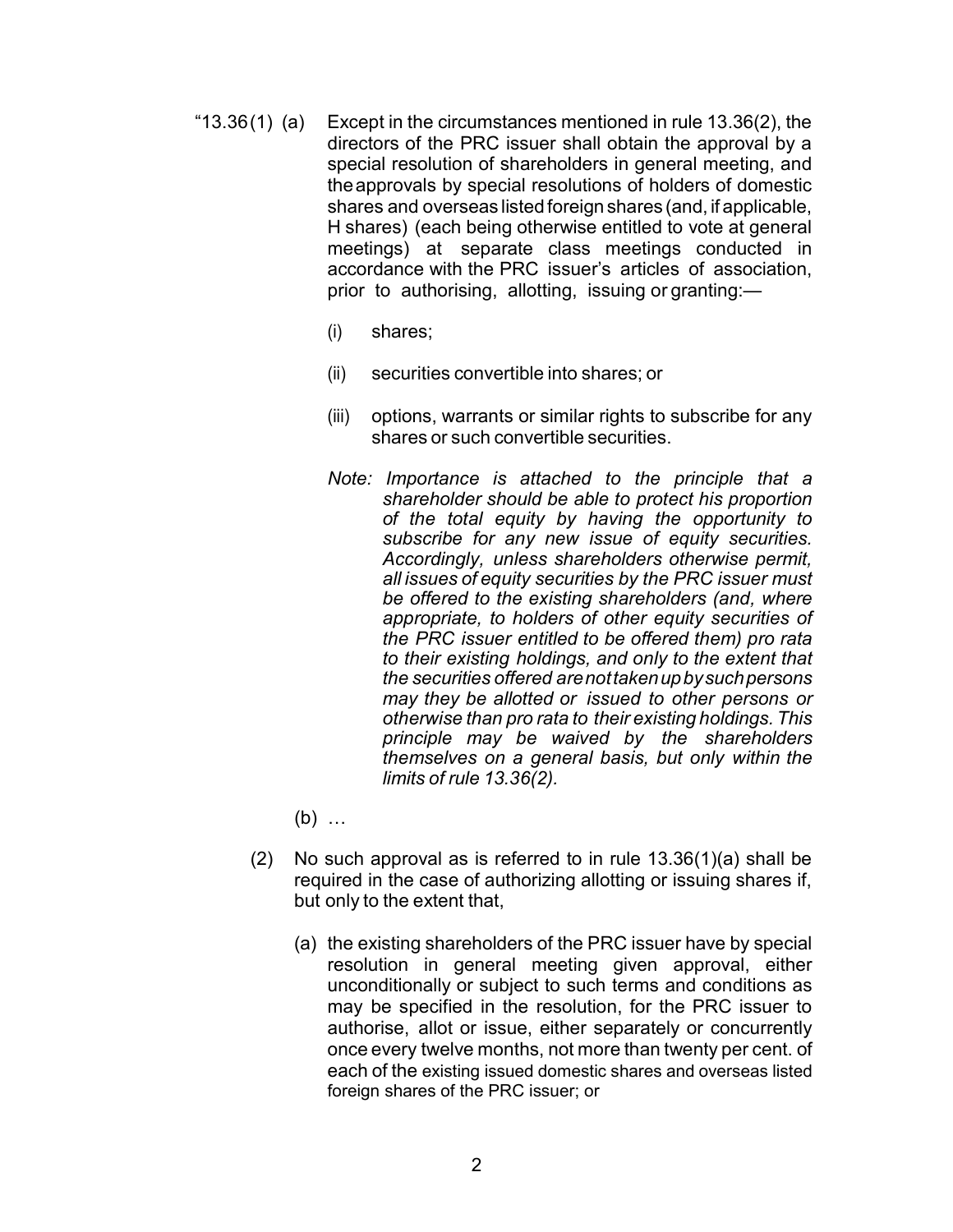$(b)$  ...

Notes: (1) Other than where independent shareholders' approval has been obtained, an issue of securities to a connected person pursuant to a general mandate given under rule 13.36(2) is only permitted in the circumstances set out in rule 14A.92. …"

(Rule 19A.38 was amended on 1 October 2020. See Note below.)

6. Rule 13.36(5) states that:

"In the case of a placing or open offer of securities for cash consideration, the issuer may not issue any securities pursuant to a general mandate given under rule 13.36(2)(b) if the relevant price represents a discount of 20% or more to the benchmarked price of the securities, such benchmark price being the higher of:

 $(a)$  ...; and

 $(b)$  ...,

unless the issuer can satisfy the Exchange that it is in a serious financial position and that the only way it can be saved is by urgent rescue operation  $\mathbf{v}$ 

### ANALYSIS

- 7. Here Company A had obtained a general mandate from its shareholders that complied with Rule 19A.38. The rights shares proposed to be issued would not exceed the 20% limit on the number of new H and domestic shares issuable under the general mandate. Any issue of rights shares to its shareholders who were connected persons would fall under Rule 14A.92(1) and be exempt from the connected transaction requirements.
- 8. The 20 per cent. discount limit on the issue price under Rule 13.36(5) did not apply to the proposed rights issue. The resolution on general mandate passed by Company A's shareholders did not set any restriction on the price of new shares to be issued under the mandate.

## **CONCLUSION**

9. Company A could use the existing general mandate to issue the rights shares under Rule 19A.38.